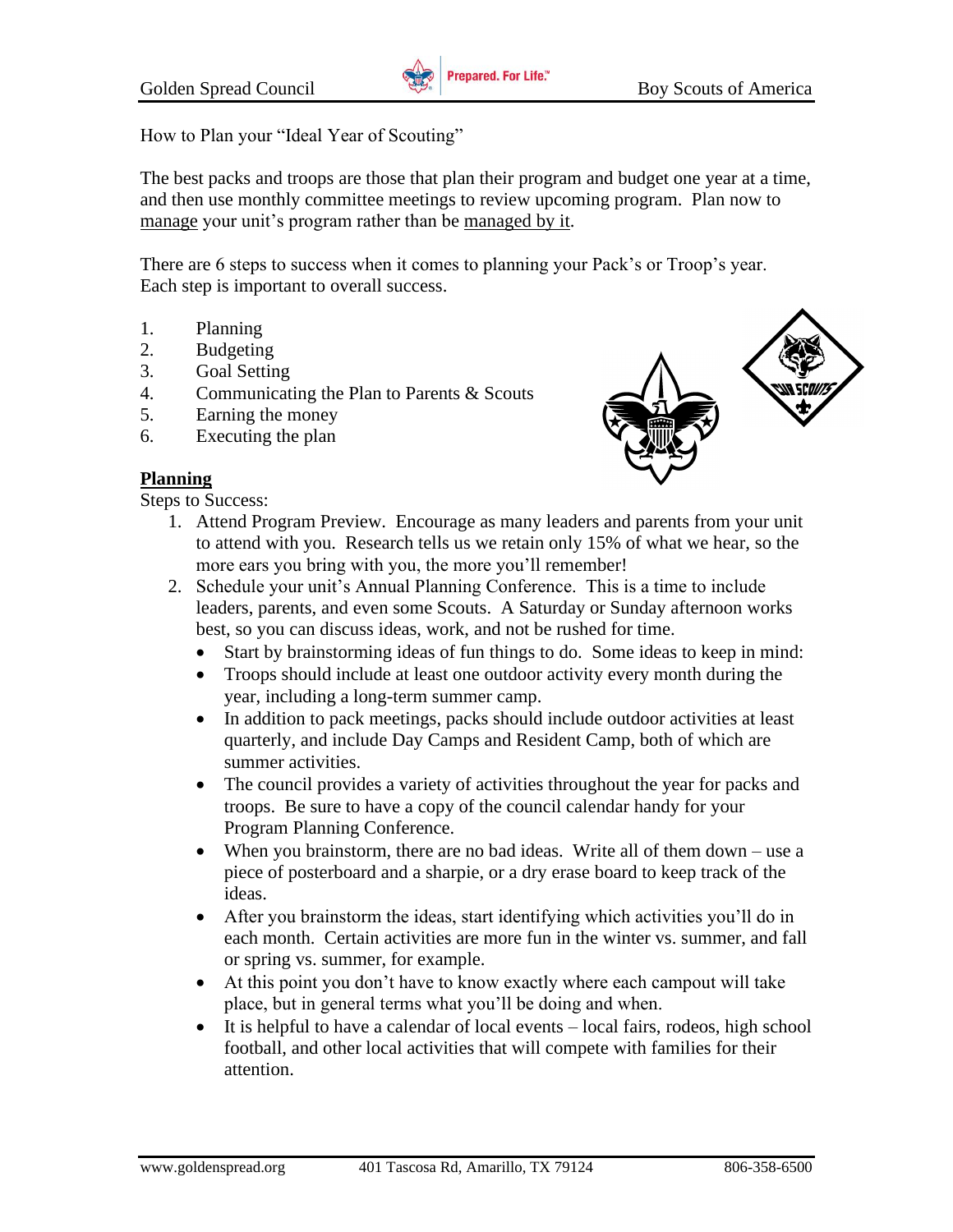

- Put on your calendar when pack meetings, troop meetings, etc. will take place. Include the council/district activities, adult leader training and Roundtable too.
- Also at this time you should begin discussing your unit's budget. Here are some things to think about:
- Many units pay their leaders' BSA registration and insurance fees. You might consider reimbursing these fees after the leaders complete their training.
- Many packs provide scouts with the handbook, neckerchief, neckerchief slide, belt buckle, and hat they'll need for the next year when they complete the current year.
- Many troops provide the neckerchief, hat, and handbook for new Scouts joining their troop.
- Consider reimbursing your unit's leaders for participating in Cub Scout Leader Training.
- Consider reimbursing your unit's leaders for participating in Wood Badge (or better yet, when they earn their beads!).
- Rather than charge dues for crafts and snacks, many packs set a budget for each den during the year for these items.
- Pinewood Derby kits, awards, and Blue  $& Gold Banquet$  food  $&awards$ expenses are great items for packs to include in their budget.
- Once you know what your unit wants to do for the upcoming year you're ready to move on to Step 2!

## **Budgeting**

1. It's time to set figures to each of the items on your calendar and the "operational" expenses for your unit.



2. It's a good idea to delegate the gathering/estimating of costs for this. One parent can go to the Scout Store to gather prices on handbooks, neckerchiefs, etc.

Another parent can research the cost to attend activities & events at non-BSA facilities, state parks, etc. And yet another parent can review the council calendar/website to gather costs for district/council events.

- 3. Be sure to include costs for food, transportation (gas), and other "incidental" costs associated with activities.
- 4. Now you can start inputting items into your budget. The Golden Spread Council has a budgeting form you can download (www.goldenspread.org) and use in Microsoft Excel, or you can work with a scratch pad. Most of your expenses will be tied directly to each youth in the program.
- 5. After you've gathered up your expenses you'll probably have a figure of \$100 - 200 per scout for the year. Every unit is different and the figure reflects its activities and plans.
- 6. Take the "per scout" figure and multiply it by the number of scouts in your unit. Don't forget to add scouts based on an estimate to what you'll pick up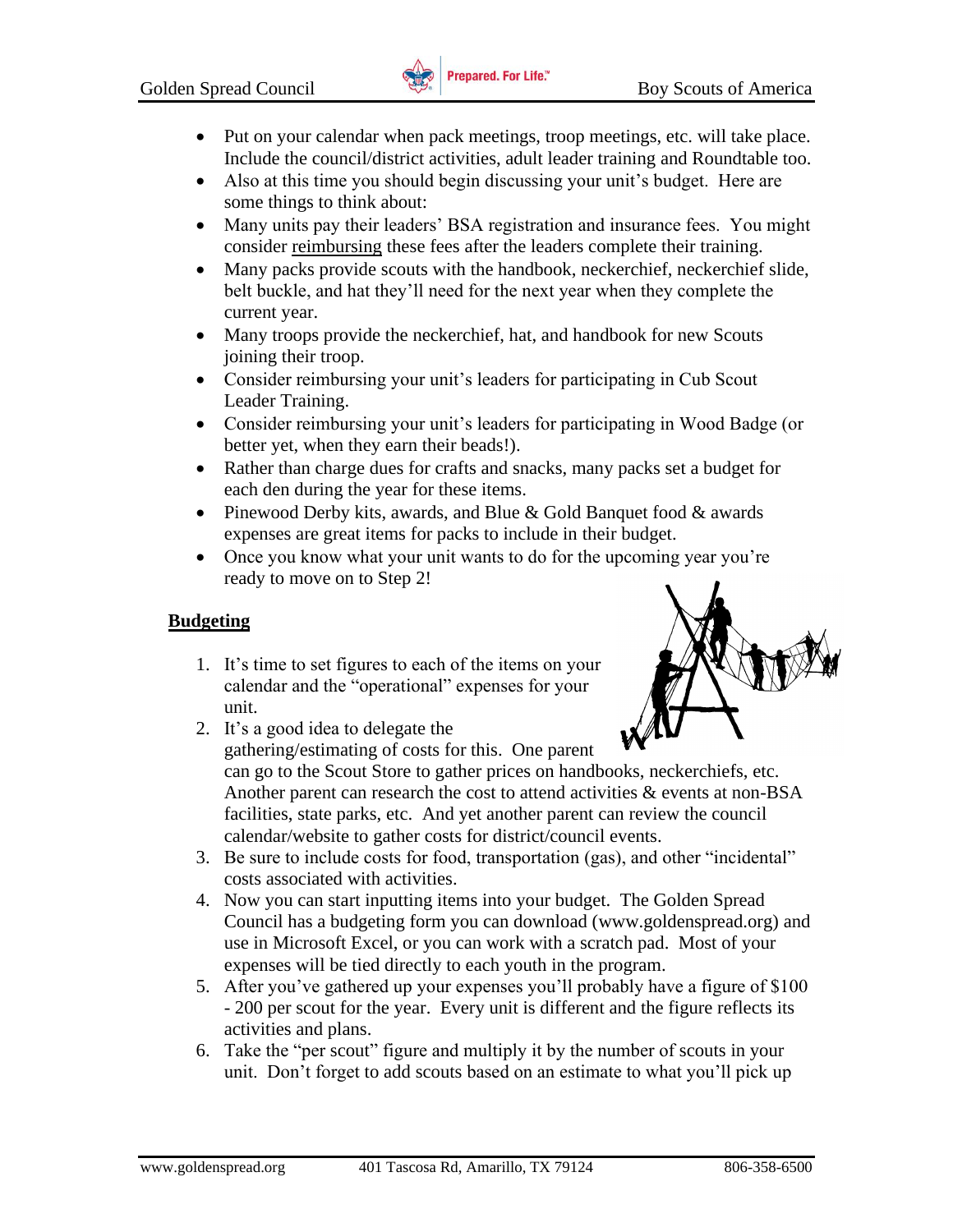

through Roundups. Most packs end up doubling their size from the number of active scouts they had in the spring.

7. This is your unit's annual budget – congratulations! You're done with Step 2!

# **Goal Setting**

- 1. This step will take no time at all if you did your homework in Step 2. You already know at this point your "per scout" budget for the year.
- 2. For money earning projects it's a good idea to add 5-10% for prizes. As you'll see in Step 4 below, good communication of your plan will excite your Scouts and parents, but prizes go along way toward getting the ball rolling.
- 3. So if you're "per scout" budget for the year is \$125, add 5% of prizes, making your per scout budget \$131.25.
- 4. Divide this new figure by your anticipated popcorn commission (commissions start at 21% and go up to 35% - it's probably safe to assume 33%). So your  $$131.25 \div .33 = $397.73$ . Just round up to \$400 in this case, and you have your "PER SCOUT SALES GOAL"
- 5. You should also give some thought to what prizes you might like to offer to scouts. To give you an idea of your popcorn prize budget, take your total unit budget and take 5% of it (it'll probably be in the range of several hundred to a thousand dollars, depending on the size of your unit and planned activities). Here are a few ideas to consider:
	- Offer a prize or two for your unit's top seller. This will excite the overachievers in your unit.
	- Offer prize "levels" each level offers a different prize. Each boy can get excited about a prize and work toward it knowing what he'll earn.
	- Offer group prizes pizza party for the den/patrol that sells the most, or hits their collective goal (per scout goal multiplied by the number of scouts in the den/patrol)
	- Have fun many units have gotten kids excited by offering pies to throw in the leader's face for every \$100 in popcorn sold.
- 6. Once you know your unit's "PER BOY SALES GOAL" you're ready to move on to Step 4.



## **Communicating the Plan to Parents & Scouts**

- As you begin to plan how to communicate your plan, keep these two ideas in mind:
	- Scouts join Scouting for fun. They want to experience adventure, excitement, and the outdoors. They want to be part of a gang and do things with their friends.